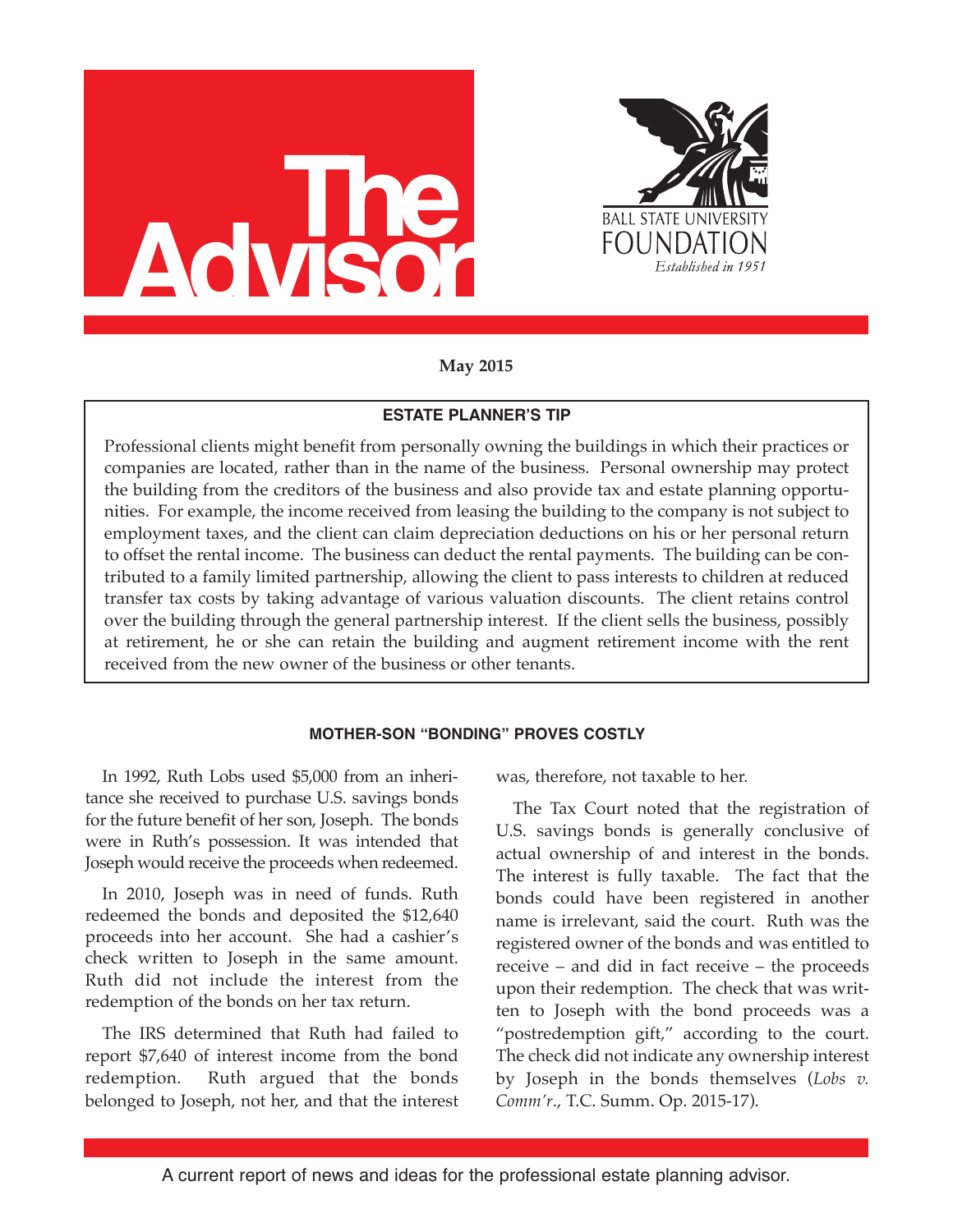#### **IRS LOOKS BEHIND THE FACADE**

Arnold, the managing partner of a partnership, entered into an agreement to assign his membership interest to a charity. The day after the assignment, a corporation with no assets or equity purchased the charity's units in exchange for a promissory note. The corporation was wholly owned by Arnold. Principal on the note was to be paid on or before the expiration of 20 years.

Rev. Rul. 68-174 (1968-1 C.B. 81) provides that a promissory note represents merely a promise to pay at some future date and is not deductible as a contribution under Code §170. Arnold claimed a charitable deduction for the value of the units transferred to the charity.

The IRS noted that within one day of Arnold's assignment, the charity held no rights to the units, just a note. Had Arnold contributed a note directly to the charity, no deduction would be allowed. The substance of the transaction, said the IRS, was that charity received Arnold's promise to make payments through the corporation, in an amount and at the time determined by Arnold for the next 20 years. Recasting the transaction, the IRS said Arnold transferred the units to corporation. Therefore, the corporation is entitled to treat payments under the note as charitable contributions when they are actually made (CCA Memorandum 201507018).

#### **PHILANTHROPY PUZZLER**

Brenda, a lawyer, serves on the board of her favorite charity. She has offered to draft wills, codicils and trust documents at no charge, for donors who leave a bequest or arrange a life-income gift for the organization. All she asks in return is that the donor contribute \$100 to the charity for the service. Are either Brenda or the donors who take advantage of the offer entitled to a charitable deduction?

#### **NOT WORTH THE PAPER THEY'RE WRITTEN ON**

The receipts that Manolito Legaspi was given for his donations of clothing and furniture to a thrift shop did not satisfy the requirements of Code §170(f)(8), said the Tax Court. Legaspi produced photos of the furniture he claimed to have donated, each picture included handwritten notes listing the year the item was purchased, the purchase price and the fair market value, which he listed as one-third of the purchase price. He arrived at these numbers on his own, with no independent appraisal, the court said. Legaspi claimed a charitable deduction of \$4,230.

The court noted that for noncash contributions of \$500 or less, donors may substantiate their gifts with a receipt from the donee indicating the charity's name and address and a reasonably sufficient description of the property [Reg. §1.170A-13(b)(1)]. For noncash gifts in excess of \$500, the taxpayer must also maintain written records of how the item was acquired, the approximate date of acquisition and the cost or adjusted basis.

The receipt that Legaspi received from the charity did not include a detailed description of the gift items and did not indicate that either no goods or services were provided by the charity, or give a good faith estimate of the value of any goods or services provided. Therefore, ruled the court, he was not entitled to any deduction for his noncash charitable gifts (*Legaspi v. Comm'r*., T.C. Summ. Op. 2015-14).

### **EASEMENT CAN'T BE SUBJECT TO CHANGE**

Balsam Mountain Investments entered into a perpetual conservation easement agreement with the North American Land Trust in 2003. The partnership agreed to restrict development as to a specific 22-acre parcel of land, which was to be used as a natural habitat and open space. The exact boundaries were described in a plat attached to the easement agreement.

One provision in the agreement allowed Balsam to make boundary changes, provided several requirements were met. The total area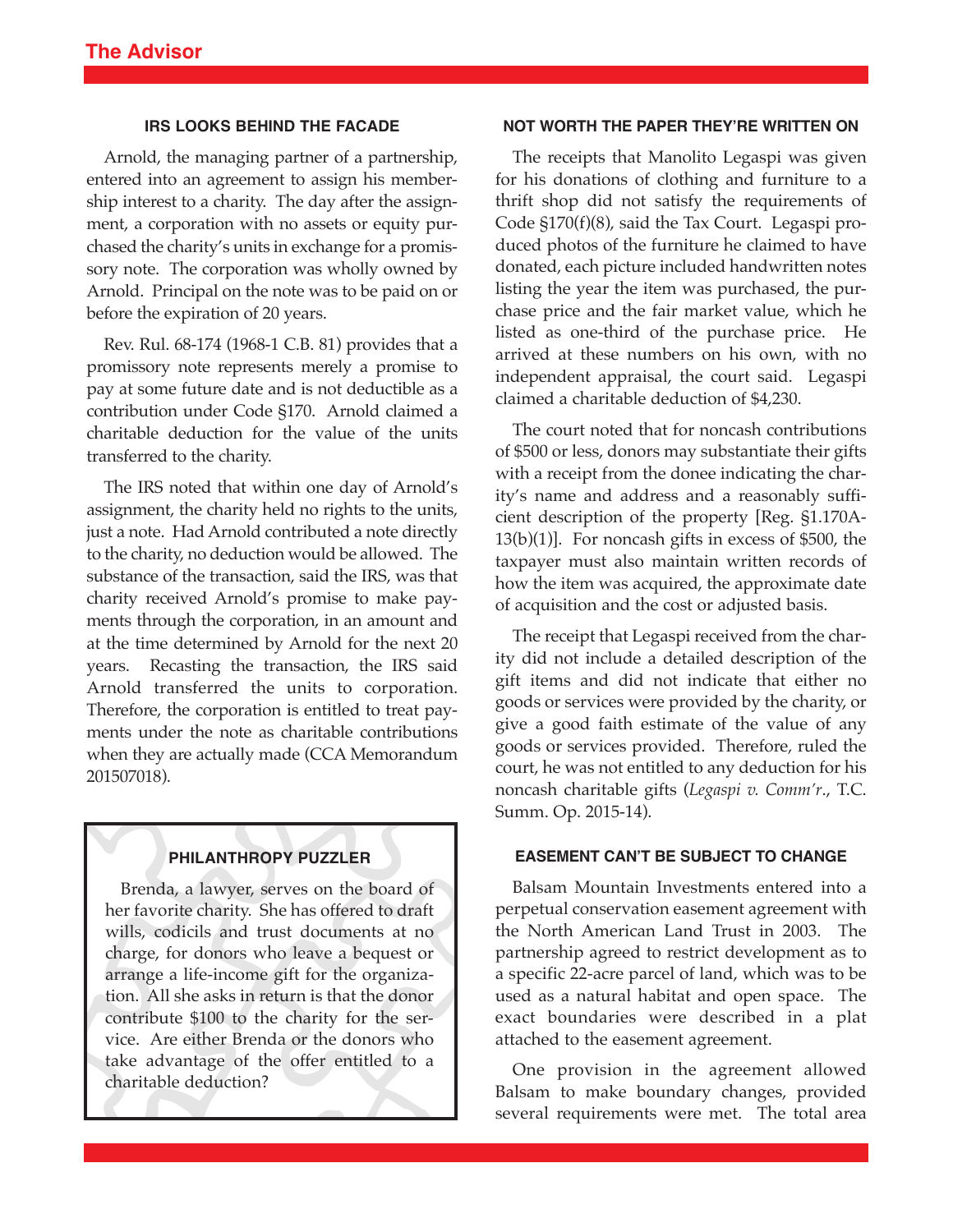protected could not be reduced, any additions had to be contiguous with the original area, the Land Trust had to agree to any change and any land substituted could not exceed 5% of the total easement area. No boundary adjustments could be made after five years.

In 2011, after Balsam had dissolved, the IRS disallowed the charitable contribution deduction. The Tax Court agreed, saying the easement was not a qualified real property interest under Code §170(h)(2)(C). A qualified real property interest is one granted in perpetuity, noted the court, adding that the easement agreement cannot permit the donor to change what property is subject to the easement. The easement granted by Balsam was not "an identifiable, specific piece of real property," said the court (*Balsam Mountain Investments, LLC v. Comm'r.*, T.C. Memo. 2015-43).

## **LAX SUBSTANTIATION TAKES MAJOR BITE OUT OF DEDUCTIONS**

On her 2008 income tax return, Adiatu Jalloh claimed deductions for \$15,340 in cash gifts and \$15,697 in noncash contributions. In 2009, she deducted \$6,490 for cash gifts and \$3,867 for noncash gifts. The IRS disallowed the cash gifts for both years, but eventually conceded that Jalloh was entitled to deduct \$915 and \$1,055 for the two years and also \$500 for a noncash gift in 2009.

A receipt from one organization to which she made cash gifts reflected multiple contributions, including some in excess of \$250. It was undated, failed to state the dates and amounts of the contributions, and therefore was not adequate substantiation under Reg. §1.170A-13(a)(1), said the Tax Court.

Jalloh also attached a Form 8283 to both her 2008 and 2009 returns. She submitted donation receipts from several charities, but the court found each "deficient in one way or another," because they lacked the date of the gifts and/or a description of the property. The court held that Jalloh was not entitled to deductions in excess of those allowed by the IRS (*Jalloh v. Comm'r*., T.C. Summ. Op. 2015-18).

### **DONOR LACKS STANDING FOR ALLEGED BREACH**

Jacob Frydman was upset that an organization to which he had contributed had named an individual as treasurer that the board "knew, or should have known" was a convicted criminal, and failed to disclose that fact. Frydman filed suit against the organization's officers and directors for gross negligence, fraud, breach of fiduciary duty and loyalty.

The officers moved for a dismissal, arguing that only the state's attorney general can take action against a not-for-profit for a violation of legal obligations. The Supreme Court of the State of New York County agreed, saying that a private individual lacks standing to bring the action against the organization's officers and directors.

The fact that Frydman was a donor does not confer standing, said the court, since he is not seeking to enforce any terms of a donation he made. Instead, noted the court, he was alleging that the officers breached "their general legal obligations." Although the court granted the motion to dismiss, it did not impose sanctions against Frydman, as the defendants requested (*Frydman v. Rosen*, 2015 NY Slip Op. 30171(U)).

### **PUZZLER SOLUTION**

No deduction is allowed for the contribution of services [*Grant v. Comm'r*., 84 TC No. 32 (1985)], although Brenda would be entitled to a deduction for her out-of-pocket expenses in connection with rendering the services on behalf of charity (e.g., photocopying, mileage at 14 cents per mile). A donor who gives \$100 to the organization in exchange for Brenda's free services also is not allowed a deduction because the donor has received an item of value in return. The donor would, however, be entitled to a deduction for the value of charity's irrevocable interest in a qualified trust.